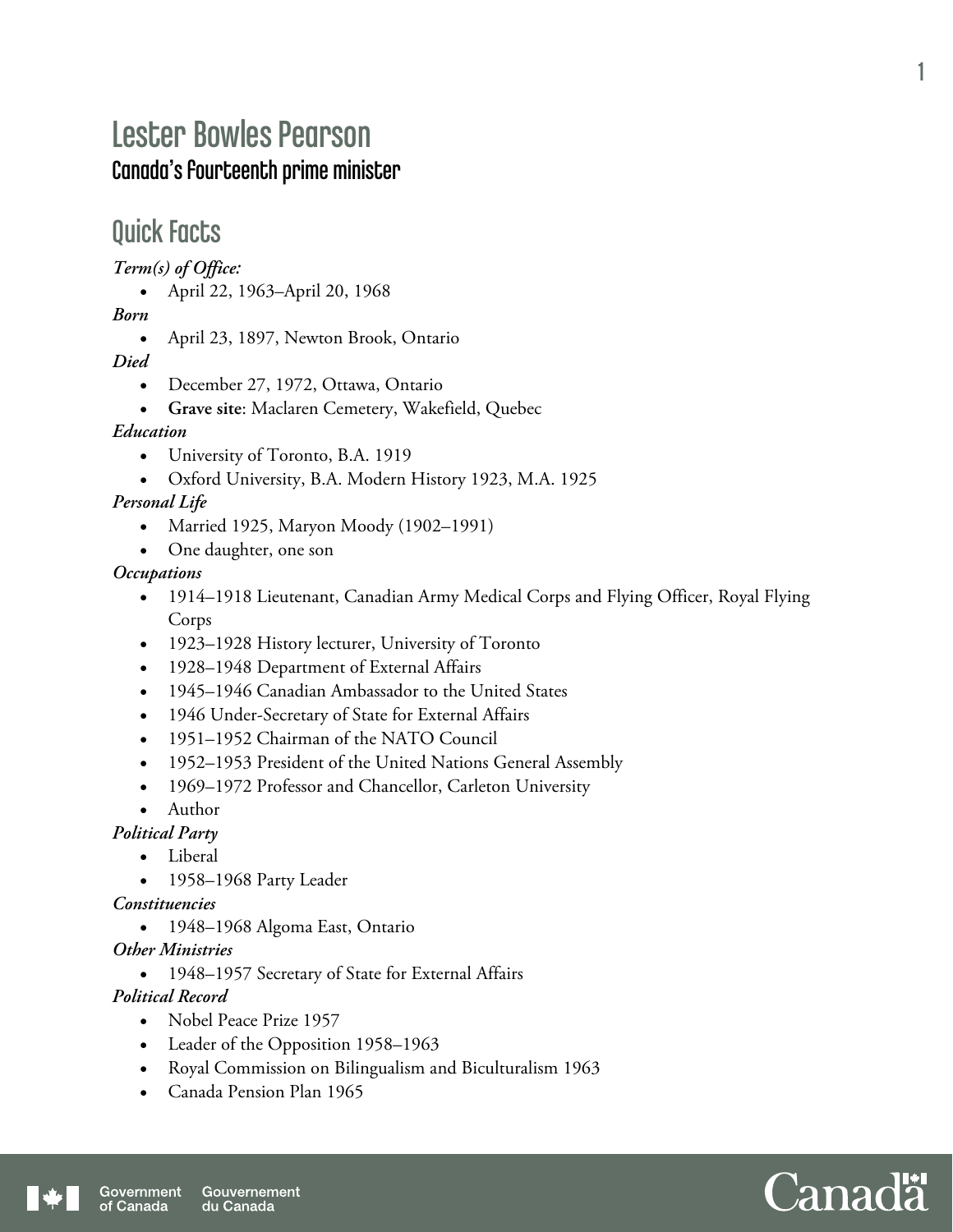- Canada-United States Automotive Agreement (Auto Pact) 1965
- National flag 1965
- Universal medicare 1966
- Centennial celebrations 1967

# **Biography**

I have done it by hard work and long hours, by making it evident that I was available for whatever was to be done; by welcoming every opportunity for new and more responsible duties; and by accumulating all the experience possible in all the varied aspects of my profession.—Lester Pearson, in his memoirs, 1972

Such a philosophy led our 14th prime minister from playing semi-pro baseball for the Guelph Maple Leafs, to the highest position in Canada and to the presidency of the United Nations. Yet he never lost the easygoing, friendly aspect of a rural Ontario boy; indeed, it was exactly this manner that won him the trust of so many nations and led him to win one of the world's highest honours.

Lester Bowles Pearson was born in Newton Brook, Ontario in 1897. His father was a Methodist minister who moved frequently, so Pearson and his brothers were schooled in Peterborough, Aurora, Hamilton and other small Ontario towns. In 1913, he went to the University of Toronto to study for a general B.A. Two years later, in the midst of his studies, he enlisted. Pearson served two years as a medical orderly in a military hospital in Salonika. In 1917, he requested a transfer to the Royal Air Force and went to air training school in Hendon, England. He survived an airplane crash during his first flight, only to be hit by a bus in London during a blackout! Pearson was invalided home in 1918.

He returned to the University of Toronto and graduated in 1919. After a year in Chicago at a meat packing plant and then a fertilizer company, he was offered a scholarship at Oxford University. There, Pearson distinguished himself on the Oxford hockey team. He returned to Canada in 1925 and taught history at the University of Toronto.

While doing research at the Public Archives in 1927, Pearson was invited to join the Department of External Affairs. He came first in the departmental exams and was appointed first secretary. During his 20-year career in External Affairs, Pearson proved himself a natural diplomat. He was hard-working, quick to comprehend complex issues and his congenial charm quickly disarmed potentially hostile negotiators. Recognizing that any successful compromise must spare all parties from humiliation was his secret to effective diplomacy.

The Liberals lost the election in 1958 and St. Laurent retired as prime minister. Pearson was elected Liberal leader and served in the Opposition during the Diefenbaker years. In 1963, the Liberals won

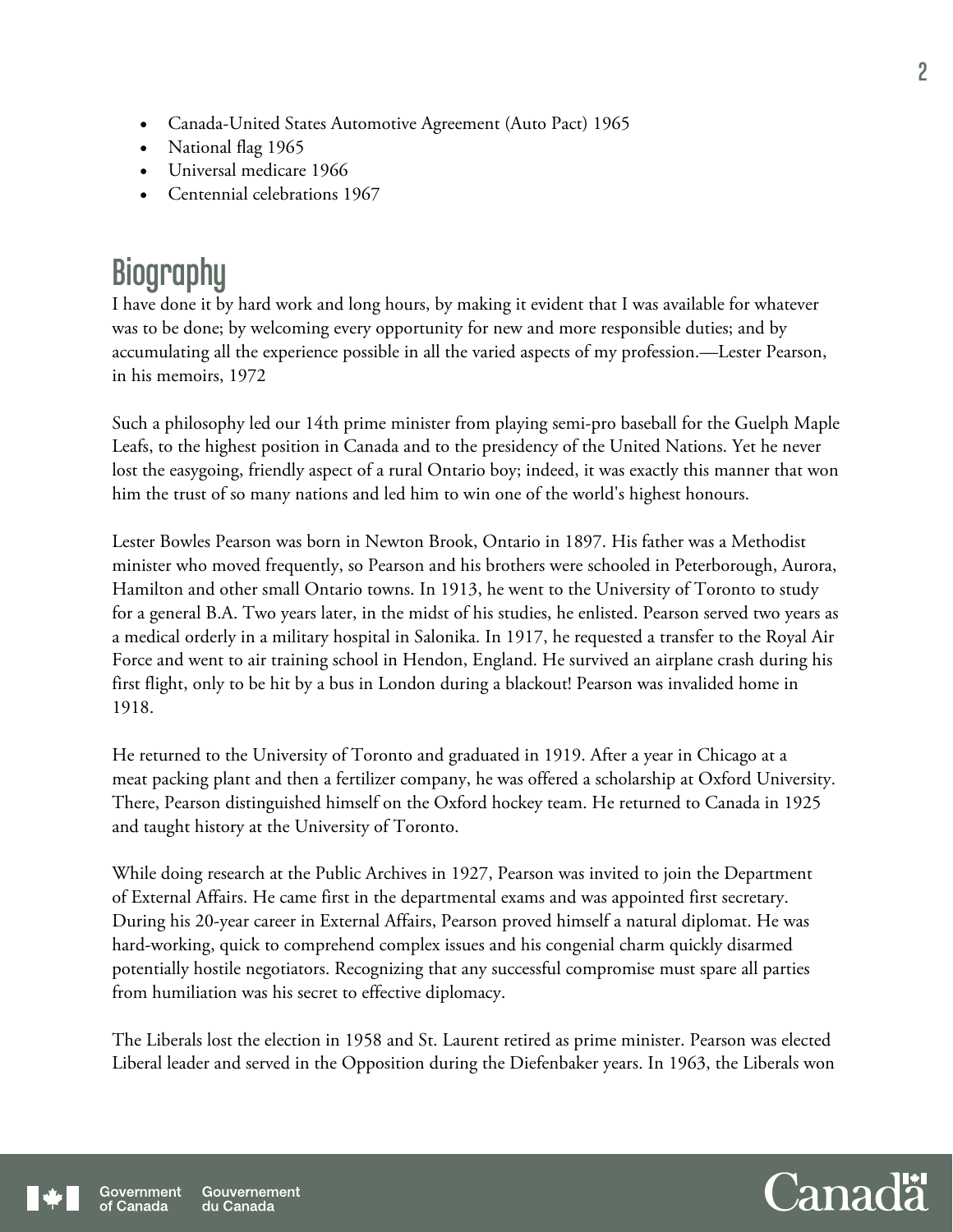a minority government. An attempt to win a majority in 1965 was not successful and the Liberals continued with the support of the Social Credit and New Democratic parties.

Governing under such circumstances is never easy, and Pearson's party endured scandals, bungled budgets and the contentious flag debate. His conciliatory approach which had proved so successful in diplomacy did not always translate to politics. Pearson's efforts to accommodate all views were often interpreted as poor leadership and a lack of direction. Nevertheless, his five-year legacy is very impressive: a new flag, the Canada Pension Plan, universal medicare, a new Immigration Act, a fund for rural economic development, and the Royal Commission on Bilingualism and Biculturalism which led to the foundation of a bilingual civil service. The Centennial celebrations of 1967 awoke Canadians to their great heritage and reflected the optimism that signified the latter years of Pearson's government. One of his great talents was recognizing ability in his colleagues: three future prime ministers were all members of his 1965 Cabinet.

In 1968, at the age of 71, Pearson announced his retirement from politics. He returned to the academic world and lectured on Canadian foreign relations at Carleton University, while writing his memoirs. Pearson died in 1972, but his "Liberal dynasty" lived on in his former Cabinet ministers, Pierre Elliott Trudeau, John Turner and Jean Chrétien, Canada's 15th, 17th and 20th prime ministers.

### International Relations

Lester Pearson served in Greece and England during the First World War after which he continued his academic studies. Under the King administration, he started a long career in the Department of External Affairs. He gained much experience in international relations in his various duties in the office of the High Commissioner for Canada in England, as ambassador to the United States, as chairman of the NATO council and as president of the United Nations General Assembly.

In 1956, Pearson was the Secretary of State for External Affairs in the Liberal government of Louis St. Laurent when Egypt's president Gamal Abdel Nasser nationalized the company that controlled the Suez Canal. There were concerns that Egypt would restrict which nations could use the canal. In October 1956, Israel, Britain and France invaded Egypt. The Canadian government opposed the use of force, as did the Americans. Pearson was awarded the Nobel Peace Prize in 1957 for his proposal to establish a United Nations peacekeeping force to resolve the dispute. He is the only Canadian to have received this honour.

As prime minister, Pearson met with U.S. President Johnson in January 1965, to sign the Auto Pact, which eliminated the tariff on cars, trucks, parts, and accessories moving in either direction over the border. This reversed the auto trade imbalance, which had favoured the Americans, and in the long term, the Auto Pact was hugely beneficial to Canada. It has been described as a significant move towards North American economic integration.

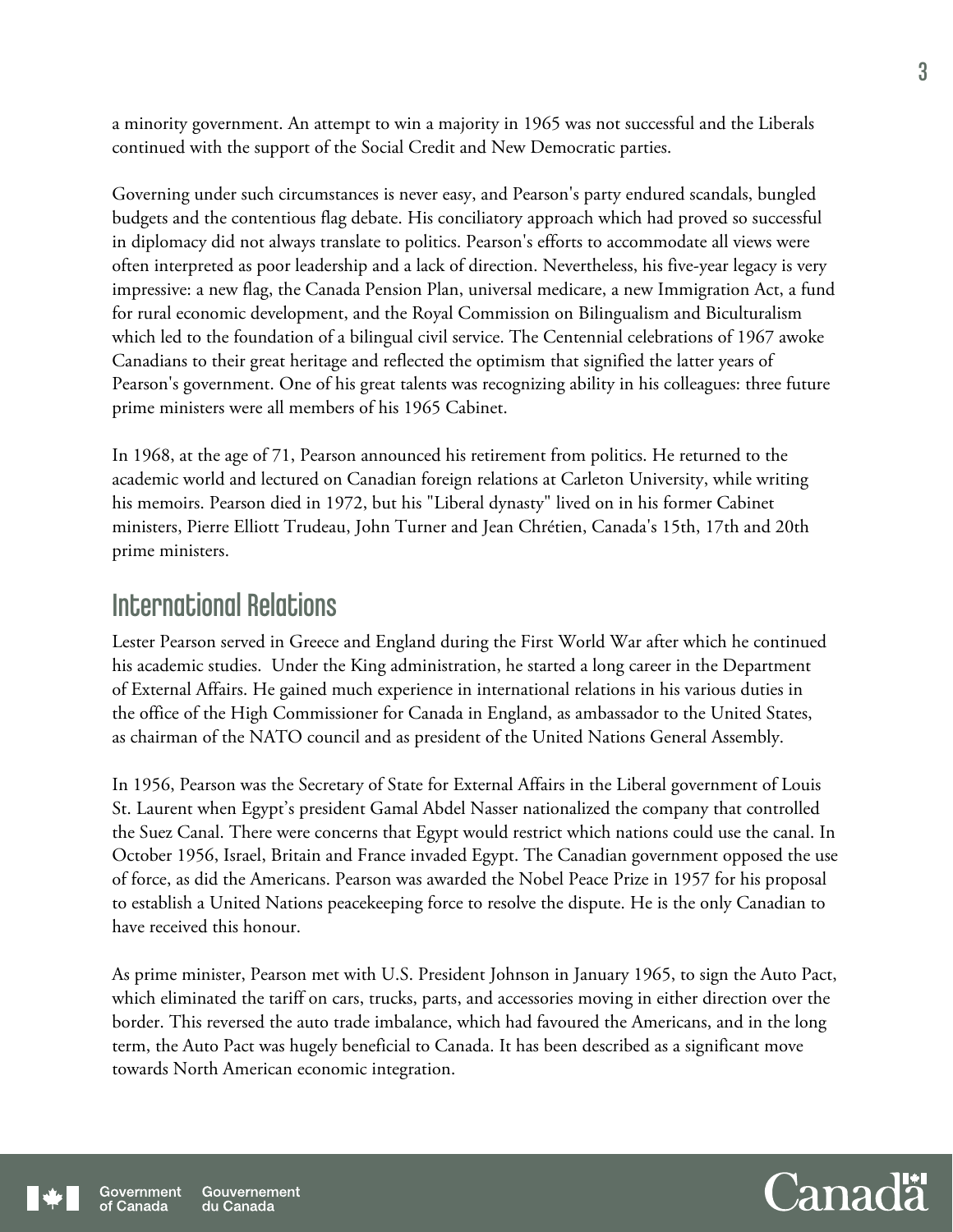In 1967, during Canada's centennial year, many notable foreign dignitaries visited Canada and in particular the site of the Universal and International Exhibition in Montréal or Expo 67. For the most part, these visits went smoothly. The notable exception was when Charles De Gaulle, the president of France, addressed a crowd in Montréal and said, "Vive le Québec libre!" (Long live free Quebec!). Pearson made a televised public statement, saying that this comment was unacceptable; Canadians were already free. This diplomatic incident cut short this famous general's state visit, who returned to France without going to Ottawa.

Also in 1967, the government adopted a screening process for immigration called the points system. The selection criteria gave preference to immigrants that knew English or French, who were able to work and who were well educated.

### **Anecdote** A sporting prime minister

Lester Pearson is known to most Canadians as the winner of the 1957 Nobel Peace Prize and our 14th prime minister. But in his youth he was an accomplished athlete. At the University of Toronto in 1914, he played baseball, basketball, lacrosse and hockey. While at officer training camp in Oxford, England, during the war, he set a record by throwing a cricket ball 114 yards, a feat which was reported in *The London Times*.

Back at the University of Toronto in 1917, Pearson earned money that summer playing "semi-pro" baseball with the Guelph Maple Leafs. He also played quarterback on the university rugby team and was so invincible that at every game, the cheerleaders on the opposite team chanted, "Will we get the Pearson boy?"! He returned to Oxford in 1921 to study. Here again he made his name in sports, playing fullback in rugby, defence in hockey and winning a half-blue in lacrosse. Pearson toured Europe with Oxford's hockey team in 1922 and was on Britain's Olympic hockey team the same year.

Pearson's participation in sports declined as he became more involved in politics, but his passion remained. He was never happier than when talking to hockey, baseball and football players, and he could recall all the details of their positions, scores and careers. While prime minister, Pearson had a television installed in his office during the World Series so he wouldn't miss a game!